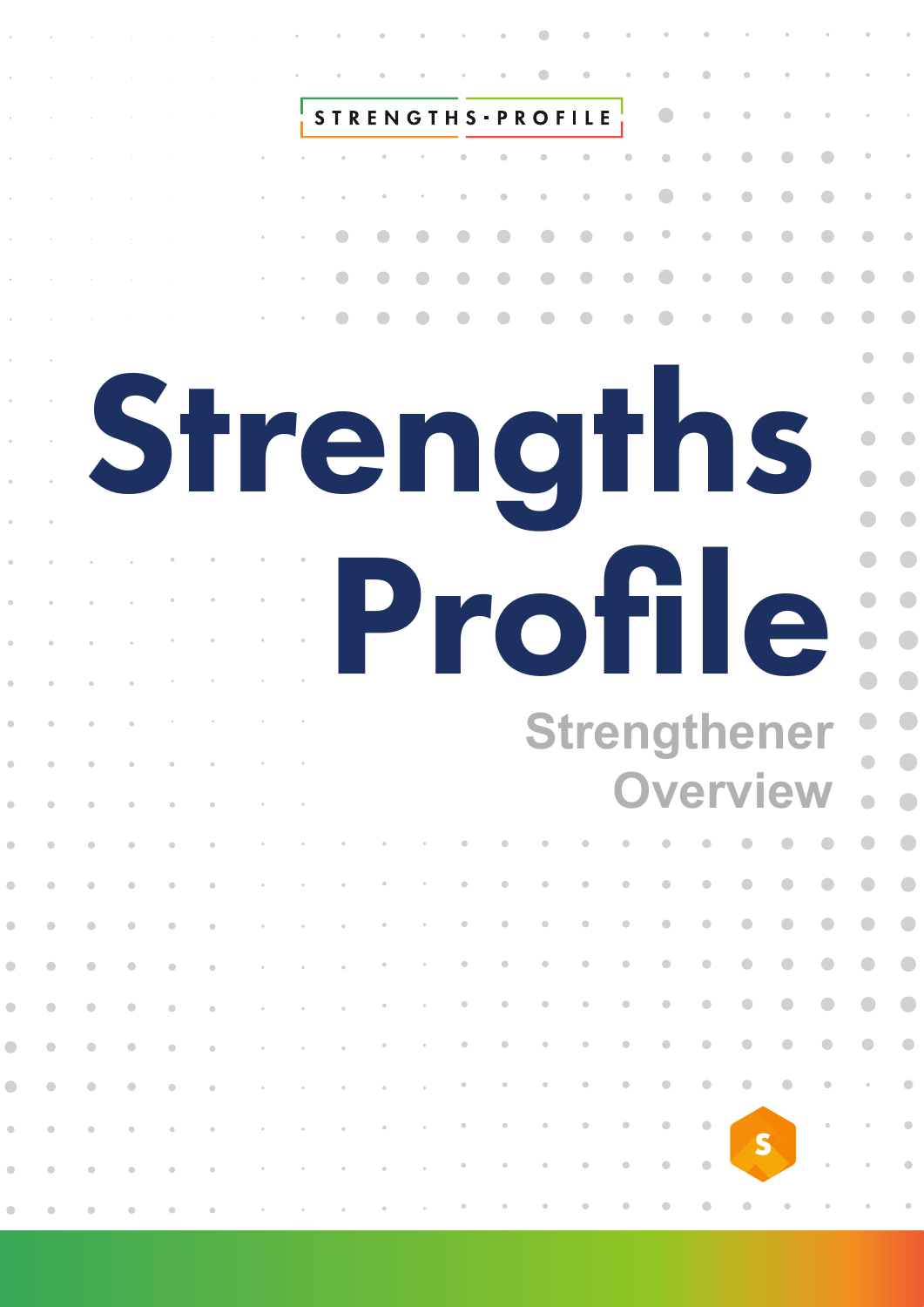STRENGTHS PROFILE

# What's Included:

| <b>Social</b><br><b>ITELECTIVESTIC</b><br>Your Full-60 Profile<br>four which graffic science \$3 strength<br>STRENGTHS-PROFILE<br>.<br>$\overline{\mathbf{a}}$<br><b>O</b> Comp<br>$\bullet$<br><b><i><u><i><u><b>Restract Avenue</b></u></i></u></i></b><br>$0 \sim$<br>0.1444<br><b>O</b> layers<br><b>Ballysia</b><br>0.444<br>0 <sup>1</sup><br>$0 \nightharpoonup$<br><b>D</b> tracks<br><b>Black</b><br><b>O</b> months<br><b>Brown</b><br><b>C</b> <i>Designation</i><br><b>O</b> Castal<br><b>D</b> tours his<br>$\bullet$ was<br><b>D</b> Currick<br><b>O</b> himself<br>ை<br>EMOTIONAL AWARENESS<br><b>O</b> National<br>EQUALITY<br><b>O</b> Chronik<br><b>Burning</b><br><b>D</b> Oppose<br><b>Grand</b><br>$0$ Counts<br><b>O</b> biforest<br><b>Service</b><br><b>DETAIL</b><br>$0 -$<br><b>O</b> Luth<br><b>Donne</b><br>COMPETITION<br>0.444<br><b>O</b> Greater<br>household<br>0.50<br><b>D</b> from<br><b>D</b> over<br>$\bullet -$<br><b>Domain</b><br>h<br>$\mathbf{a}$<br><b>O</b> form<br><b>B</b> sample<br><b>De Sanction Australia</b><br><b>D</b> over | [STRENGTHS-PEDFILE]   Madale 1 - Introducing Strengths Profile<br>Video 2 - Strangha Profile Atodel<br><b>STRENGTHS-PROJ-</b><br>The Cappelinity Strengths Approach<br>$\frac{1}{2}$ Strengths<br>receive recent Capples<br>The Strengths Profile Model<br><b><i>INSTALLING</i></b><br><b>ENGINE CROSS</b><br>Strengthener<br><b>Insurance Art as and</b><br>and team |
|-----------------------------------------------------------------------------------------------------------------------------------------------------------------------------------------------------------------------------------------------------------------------------------------------------------------------------------------------------------------------------------------------------------------------------------------------------------------------------------------------------------------------------------------------------------------------------------------------------------------------------------------------------------------------------------------------------------------------------------------------------------------------------------------------------------------------------------------------------------------------------------------------------------------------------------------------------------------------------------------------------------------------------------------------------------------------------------|-----------------------------------------------------------------------------------------------------------------------------------------------------------------------------------------------------------------------------------------------------------------------------------------------------------------------------------------------------------------------|
| <b>O</b> Provening<br><b>O</b> Vol.the<br><b>O</b> Hally<br><b>O</b> Adverse<br><b>Expert Profile x3</b>                                                                                                                                                                                                                                                                                                                                                                                                                                                                                                                                                                                                                                                                                                                                                                                                                                                                                                                                                                          | <b>Strengthener Workbook</b><br>Total time required: 3 hours                                                                                                                                                                                                                                                                                                          |

# Module 1

Introducing Strengths Profile

- Video 1 Background to Strengths Profile
- Video 2 Strengths Profile Model
- Assignment 1 Strengths Profile Knowledge Check



Module timing: 35 mins

# Module 2

Strengths Profile Coaching

- Video 3 Realised Strengths
- Video 4 Learned Behaviours
- Video 5 Weaknesses
- Video 6 Unrealised Strengths
- Assignment 2 Explore Your Expert Profile



# Module timing: 1 hour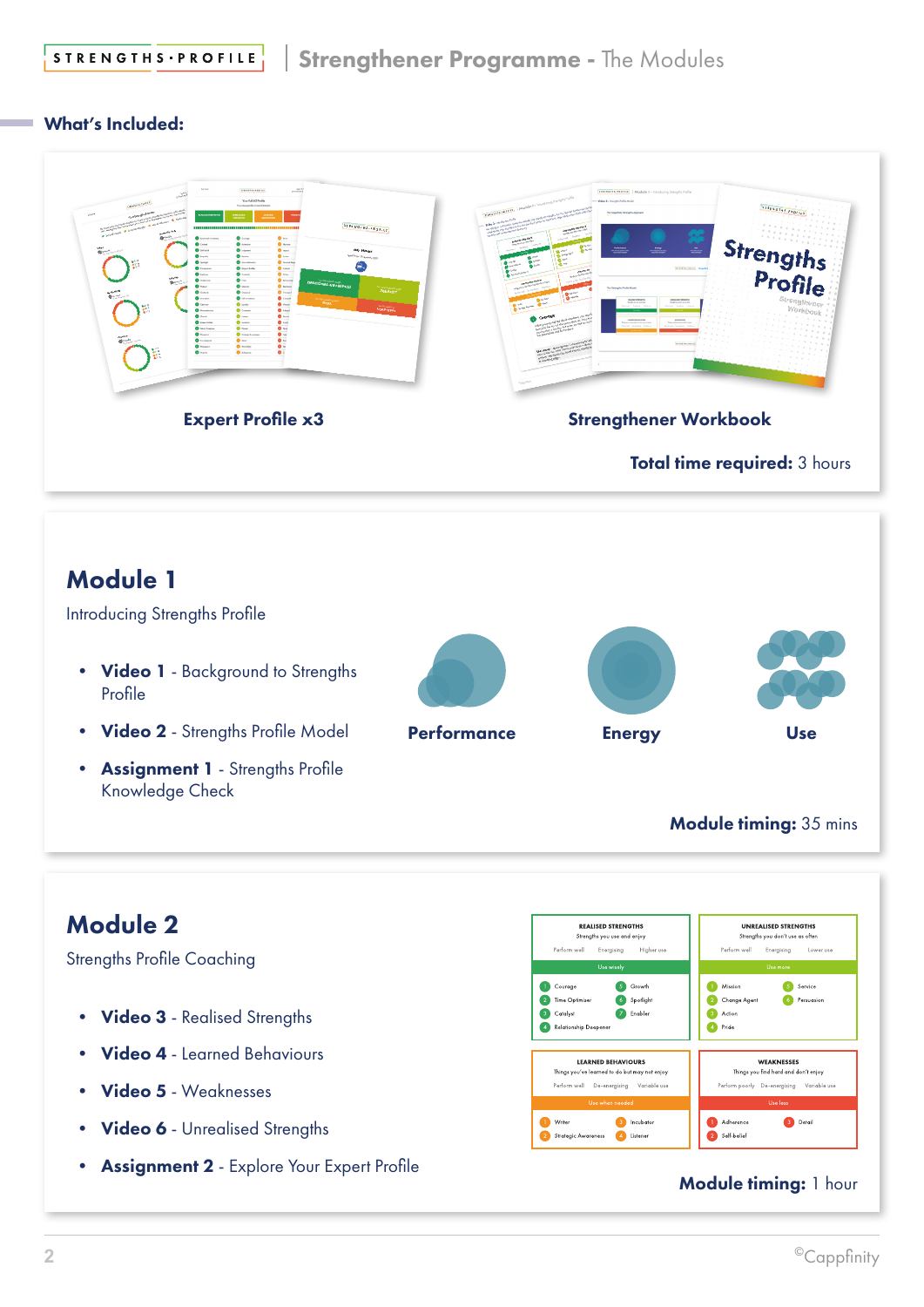STRENGTHS PROFILE

### What's Included:

# Module 3

Best Practice

- Video 7 Set-up Considerations
- Video 8 Different Profiles
- Assignment 3 Debrief Demonstration Video





Module timing: 1 hour

# Module 4

Resources

- Video 9 The Career Guide
- Video 10 Products and Resources
- Video 11 Logistics



## Module timing: 25 minutes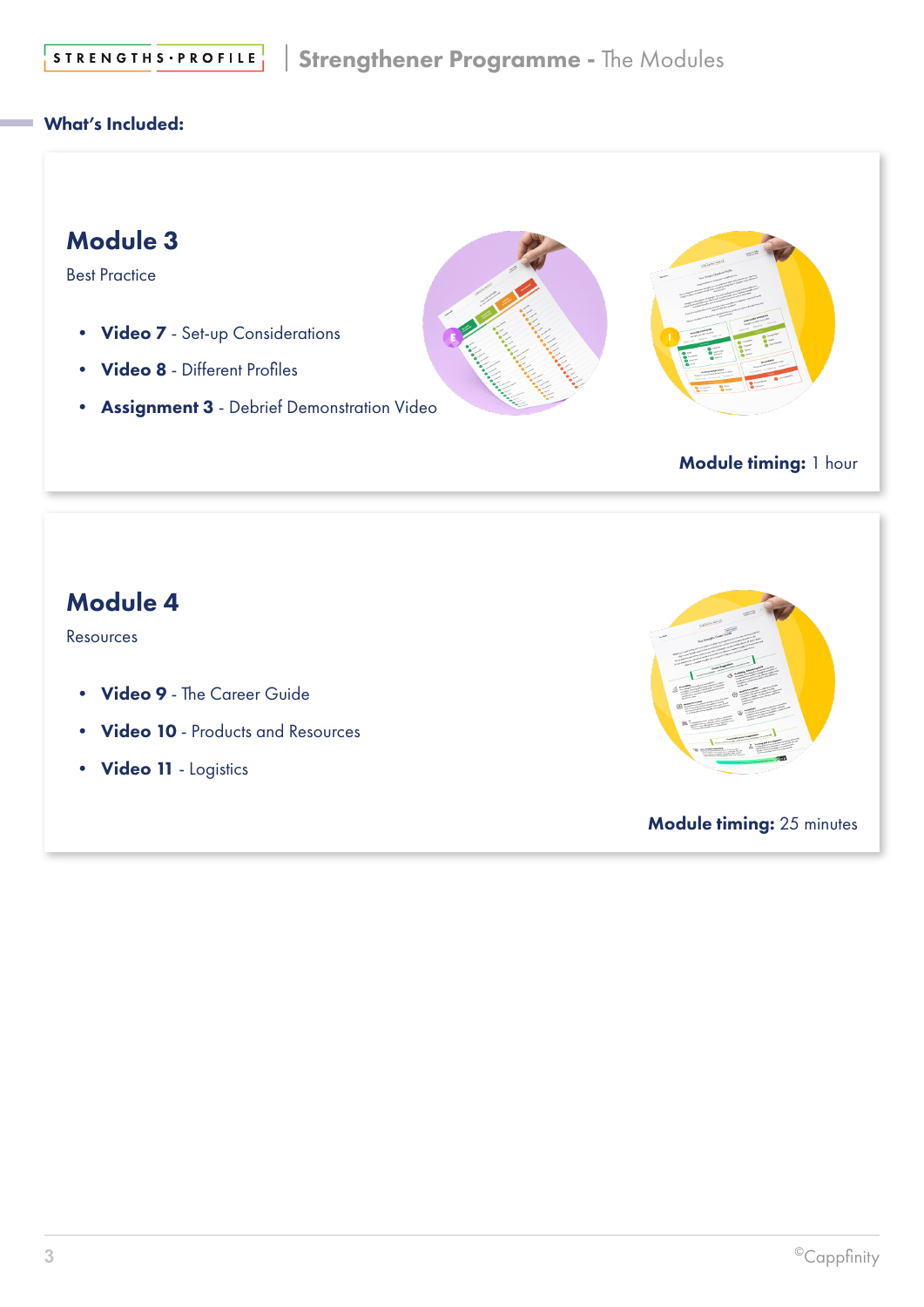#### Completing the Strengthener Programme

There are 3 ways you can sign up for our Strengthener Programme to suit you or your team and your learning preferences. Each participant will need to complete their Expert Strengths Profile in advance of the programme.



#### On-demand

Learn at your own pace with the 90 min on-demand learning videos and training, combined with 90 min homework assignments.

£249 (per person)



#### Online live workshop

For in-house groups and teams, book your 2-hour live workshop to include 1-hour follow-up homework assignments.

£2495 (up to 12 people)



#### In-person workshop

For in-house groups and teams, book your live in-person 3-hour workshop at your premises which includes all learning.

£3500 (up to 12 people)